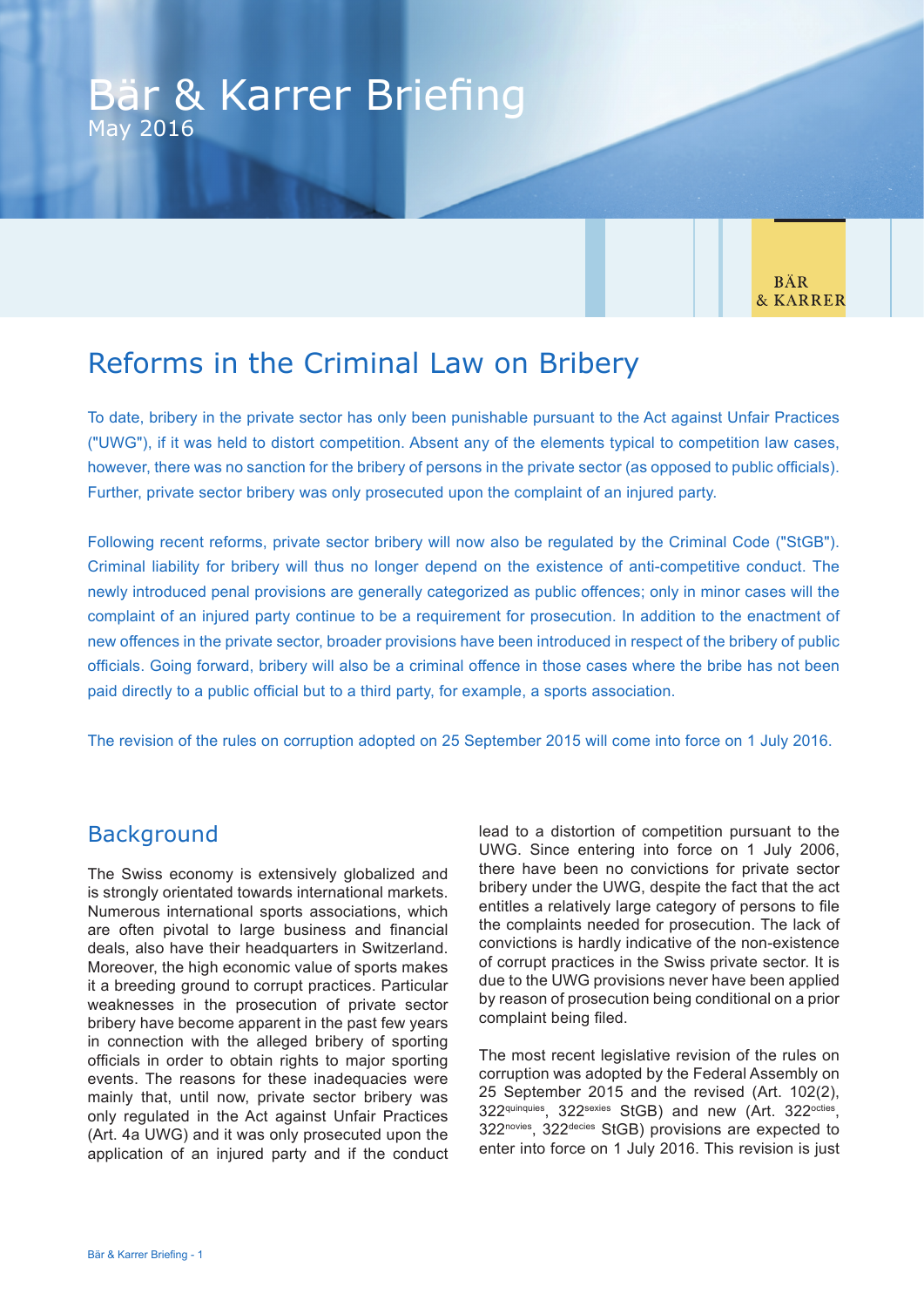

another example of the efforts being made to tackle corruption, particularly because the new provisions penalize the bribery of private persons.

# Main Features of the Revised Laws on Corruption

## Bribery in the Private Sector (Art. 322octies and Art. 322novies StGB)

To date, private sector bribery was only liable to prosecution if it fell under the jurisdiction of the UWG. Since 1 July 2006, the offence of private sector bribery was thus codified in Art. 4a in conjunction with Art. 23 UWG. To qualify as private sector bribery under the UWG, the conduct must have the effect of distorting the market or competition in a prohibited manner. According to the explanatory memorandum on the corruption legislation dated 30 April 2014, this would be the case if, for example, a manufacturer of car brake components were to bribe the employee of a car manufacturer responsible for purchasing orders in order to be awarded the contract for supply of the brake components purchasing contracts, even though his products do not offer the best value for money. Based on the UWG, such conduct would be liable to prosecution.

Private sector bribery now constitutes a criminal offense contrary to the Swiss Criminal Code. The offense of bribing private persons has thus been disassociated from the notion of unfair competition and no longer requires the corrupt conduct to distort competition; for example, because it qualifies as a monopoly (e.g. the award of sporting events such as the Olympic Games or the Football World Championship) or if the bribery does not occur at the time of entering a contract but after the contract has been concluded (e.g. if the supplier of brake components bribes an employee in the quality control section of an automobile manufacturer). Codifying private sector bribery as an offense in the Criminal Code, has clarified the position of various non-profit organizations (e.g. international sports federations).

The grounds that usually justify the prosecution being dependent on a prior compliant being filed (e.g. the relatively insignificant breach of legal rights, close personal relationship between perpetrator and victim, etc.) do not apply to private sector bribery. In future, therefore, the bribery of private individuals will be prosecuted in the same matter as its related offenses (e.g. embezzlement or unauthorized business operations) *ex officio* (regardless of whether a victim compliant has been filed). This, it is now considered to be a public offense. During the course of the parliamentary debate, however, it was decided to add a second subparagraph to Arts. 322<sup>octies</sup> (bribery) and 322<sup>novies</sup> (taking bribes) StGB, which explicitly excludes "minor cases" from *ex officio* prosecution. Such cases will consequently only be prosecuted, if a prior complaint has been filed. The new rules do not define what constitutes minor cases, which will initially lead to significant uncertainty for those applying the law once the legislation becomes effective. The following criteria, discussed during the parliamentary debate, could offer some guidance:

- The amount in issue is not significant; i.e. the undue advantage amounts to a few thousand Swiss Francs at most, comparable to the monetary limit for particularly minor cases of counterfeiting (Art. 240(2) StGB).
- The offense has no impact on the health and safety of others.
- The offense does not involve multiple, sustained or organized conduct.
- The bribery did not involve any offenses of document forgery.

According to Federal Councilor Sommaruga, the size of a company or the financial circumstances of the parties involved are not relevant when considering the severity of a case. It remains to be seen whether and how quickly the cantons will be able to develop a uniform practice on the issue. It would be helpful for the Swiss Prosecutors Conference to make recommendations on the issue. Ultimately, however, it will be up to the courts to specify the relevant criteria.

Further, as was the case under Art. 4a UWG, the application of the new criminal offences will be limited to business and professional activity.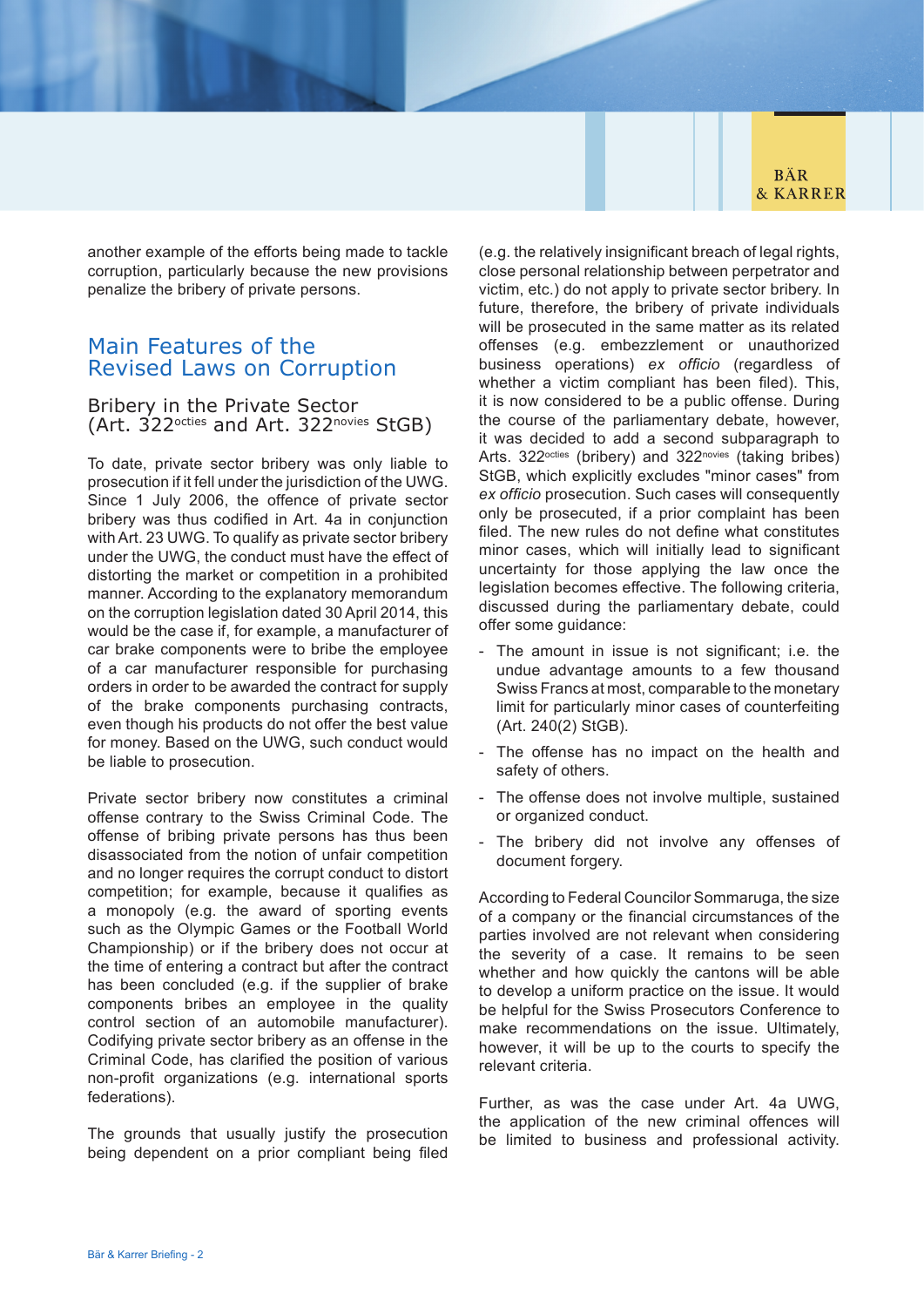**BÄR & KARRER** 

The bribery of individuals outside a business and professional context will thus remain decriminalized (e.g. if a private individual, in exchange for receiving gifts, gives a personal acquaintance an alibi to cover up his extramarital affair). In practice, the differentiation between professional activity, which is also exercised in secondary employment (e.g. members of the executive committee of major sporting organizations), and non-business activity (e.g. the president of a local chess club) will increasingly turn on the criteria of remuneration.

Private sector bribery will also continue to be require the involvement of three parties. The criminal provisions will not cover a person who accepts bribes without breaching a legally enforceable fiduciary obligation towards a third party.

Geographically, even the partial commission of a private sector bribery offence on Swiss territory will be sufficient to invoke Swiss jurisdiction (e.g. if the promise, offer or acceptance of a financial advantage is made in Switzerland). Hence, an offence will have been committed in Switzerland if the bribing party gives the instruction for a bribe to be transferred whilst he is temporarily in Switzerland. Depending on the circumstances, the use of a Swiss bank account for bribery purposes may also lead to prosecution.

# Bribery of Public Officials (Art. 322quinquies and 322sexies StGB)

Arts. 322quinquies (granting financial advantage) and 322sexies (accepting financial advantage) StGB, which are formulated in terms of the standard wording of Arts. 322<sup>ter</sup> and 322<sup>quater</sup> StGB, now also cover cases in which an undue advantage is granted "in favor of a third party" in order to induce a public official to perform an act, which he was in any event required to perform. As was the case under the previous legislation, the undue advantage must be conferred in respect of the official's public functions and the perpetrator must act intentionally and with knowledge of this fact.

# Range of Sentences and General Provisions (Art. 322decies StGB)

The maximum sentence for the two new offences (Art. 322<sup>octies</sup> and Art. 322<sup>novies</sup> StGB) and the revised offences in articles Art. 322quinquies und 322sexies StGB is three years imprisonment or a fine. This precludes private sector bribery from qualifying as a predicate offense for money laundering.

Art. 322<sup>decies</sup>(1) StGB incorporates elements of two provisions (Art. 322<sup>octies</sup>(2) StGB and Art. 4a(2) UWG) to exclude the aspects from the ambit of an undue advantage:

- Accepting or conferring advantages which conform with public service regulations or which have been contractually approved;
- Socially accepted advantages of negligible value.

We recommend providing clear guidance on what qualifies as the acceptable conferral and acceptance of financial advantage in binding regulations (such as in an employment contract, codes of conduct, etc.).

Note also that the acceptance or conferral of advantages to which an employee is entitled (e.g. discounts, loyalty rewards, etc.) do not fall within the new the criminal provisions.

Finally, Art. 322<sup>decies</sup>(2) StGB (general provisions) adopt the former wording in Art. 322<sup>octies</sup>(3) StGB. As a result, private individuals are treated as public officials if they provide public services.

# Need for Businesses to take Action?

The newly introduced legislative amendments list active private sector bribery (Art. 322<sup>octies</sup> StGB) in the catalogue of offences for which a corporate entity can be held liable pursuant to Art. 102(2) StGB. The concurrent liability for corporate entities provided for in Art. 102(2) StGB has the effect that, in addition to the actual offender, the employing company may also be punished for the offence if it "can be held